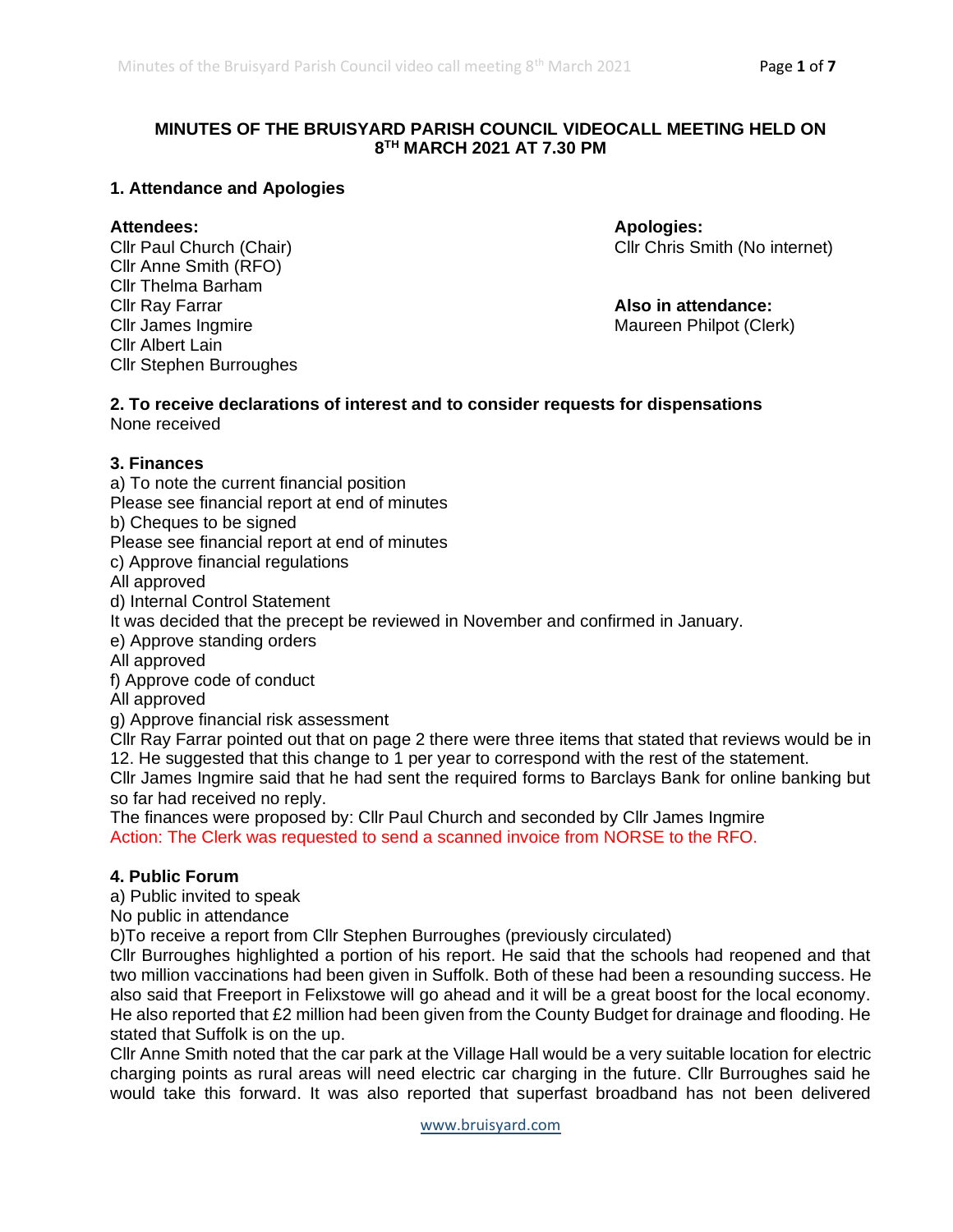everywhere in Suffolk. In particular, Cllr Albert Lain reported that the IP17 2AS postcode in the Rendham area could not receive superfast broadband and had a very poor standard broadband service (<3Mb/s download speed). Cllr Stephen Burroughes said that he will ask BT to get moving on this as it will be very important after COVID 19.

Cllr Albert Lain reported that two signs on Lintock Road and Upper Grove Road are repeatedly being knocked down by cars. It was also reported that signposts are rusting and Cllr Burroughes said that County are carrying out a review.

c) To receive a report from Cllr Maurice Cook

This report was previously circulated

#### **5. Minutes of the previous meeting**

a) To approve the minutes of the Parish Council Meeting held by video conference on 18<sup>th</sup> January 2021.

Cllr Anne Smith wanted clarification in the Minutes regarding the fire doors in the main hall of the Village Hall. You need to open one door before opening the second to get out, therefore new handles are required.

Otherwise the minutes were approved as a true and accurate record and proposed by Cllr Thelma Barham and seconded by Cllr Albert Lain.

b) Matters arising

The clerk to change the wording of the above Minutes

#### **6. Village Hall Committee Report**

Cllr Paul Church said that due to lockdown the Village Hall is still closed. He reported that the finances were in good order and that before the Hall opens on 12<sup>th</sup> April 2021 he will give it a thorough clean. At present the toilet light comes on and stays on in the toilet that is closed, also the emergency lighting needs to be done.

#### **7. Grass cutting**

Cllr Paul Church will ask Henry Gooch to quote for grass cutting. He also said that an amount of strimming and a general tidy up needs to be carried out.

### **8. Tree and hedge planting**

Cllr Paul Church will ask Phil Jay for another quote for everything to be carried out including grass cutting. He was asked if the trees had been planted and he replied that 15-16 trees had been planted and circles had been cut with a tree in the middle to prevent damage from strimming. The wild service trees are yet to be planted. He was asked if the wild service trees would be too tall but he replied that they are of medium height and the view of the bridge will be kept clear. He was also asked about the large drop directly by the bridge and how do the council propose to keep people safe. He said that there needs to be a barrier to stop people falling in.

A discussion followed as to whether it should be a wooden barrier or a live hedge. It was agreed that mixed hedging might be a good all round solution and Cllr Paul Church said he would get quotes and pass them around. He also asked the committee what they thought of planting 400 primulas in the park. Cllr Anne Smith said she would prefer native bulbs/plants. It was suggested that some of the primulas be planted in pots around the village hall. It was suggested that the pots be planted half way into the ground to reduce the maintenance. A big thank you and a round of applause was given to Cllr Paul Church for his excellent work in the Park and Village Hall. It was reported that the new build adjacent to Home Farm on Church Road was supposed to have an attenuation tank put in but water is running down the road. The Council were not sure where the tank would be draining into. The planning office will be contacted regarding this matter. It was also reported that something is seeping out from the sewage outflow behind Mill Lane. It was suggested that this could be from Rose Cottage and if it is sewage this could be a health risk.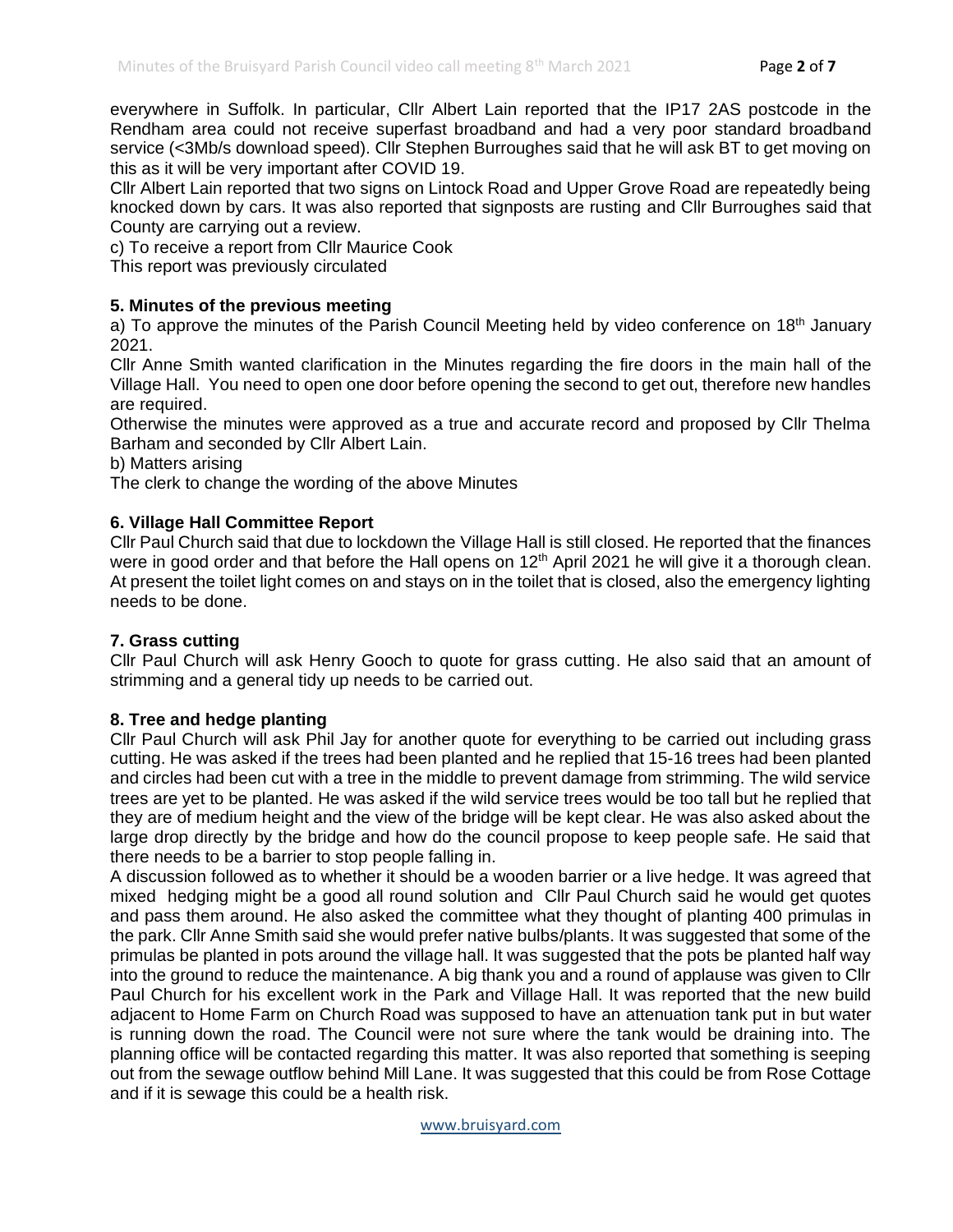It was noted that the residents of Upper Grove Farm are turning railway carriages into holiday lets. Cllr Albert Lane reported that he has had many meetings with the owners and he said that they were goods wagons which are smaller than railway carriages. As he is the nearest neighbour he reports that he has no problems with this development which is not very visible from the road. He also said that in the future there will be a fish wholesaler, butcher and baker.

Action: Cllr Thelma Barham will get in touch with her nephew to see if anything is being done at Rose Cottage regarding the sewage.

#### **9. Correspondence**

A letter from Mrs Angie Hart was sent to the Parish Council thanking them for their condolences on the death of her husband.

A thank you card was sent from John and Theresa McKee for the present they received on their retirement from the Parish Council and the Village Hall Committee.

#### **10. Questions to the Chair**

Cllr Albert Lain requested that it would be useful to have a list of names and addresses of Councillors. Action: The Clerk to prepare and send a list of names and addresses to the Councillors.

#### **11. To confirm next meeting as Monday 10th May 2021.**

It was suggested that this meeting may be delayed slightly in order to have the next meeting in the Village Hall.

There being no further business the Chair closed the meeting at 8.40 pm.

Dut

Maureen Philpot (Clerk) [clerk@bruisyard.com](mailto:clerk@bruisyard.com)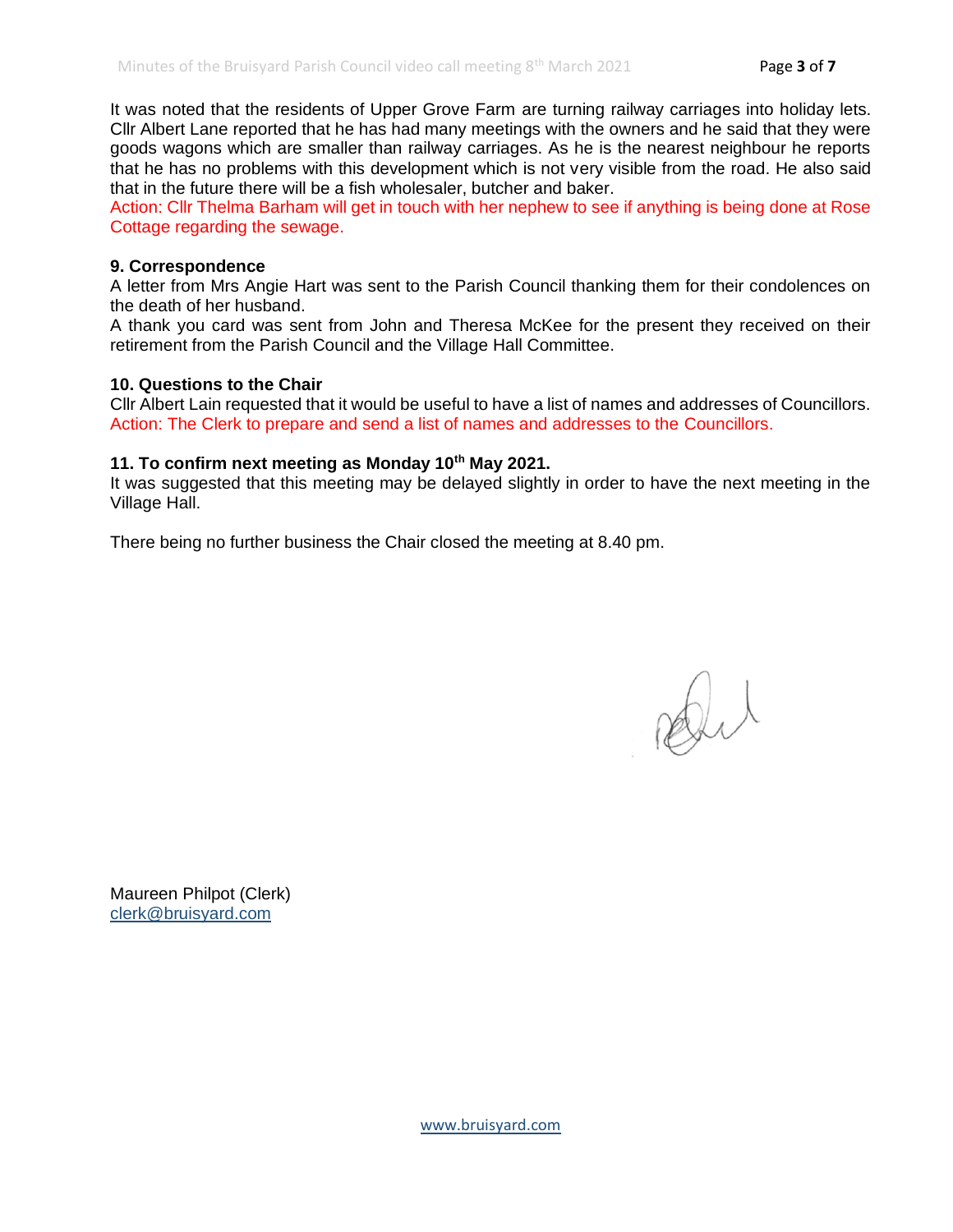|                 | <b>BRUISYARD PARISH COUNCIL</b>                                   |                |
|-----------------|-------------------------------------------------------------------|----------------|
| (Last)          | <b>Summary Receipts and Payments Account</b>                      | (Current)      |
| Year ended      | For the Year to 4th March 2021                                    | Year to        |
| 31st March 2020 |                                                                   | 4th March 2021 |
| £               | <b>Receipts</b>                                                   | £              |
| 2,900.00        | Precept                                                           | 2,900.00       |
|                 | Agency Services/CFM                                               |                |
|                 | Loans/Capital Receipts                                            |                |
| 2,350.00        | Grants                                                            |                |
| 1,177.50        | Village Hall grants                                               | 20,708.00      |
| 8,954.59        | <b>Other Receipts</b>                                             | 639.22         |
| 596.32          | <b>VAT</b>                                                        | 1,293.02       |
| 15,978.41       | <b>Total Receipts</b>                                             | 25,540.24      |
|                 |                                                                   |                |
|                 | <b>Payments</b>                                                   |                |
| 131.89          | <b>General Administration</b>                                     | 109.52         |
| 950.93          | Staff costs                                                       | 396.24         |
|                 | S.137 Payments (excluding grants to Village Hall)                 |                |
|                 | S.145 Payments                                                    |                |
|                 | Loans/Capital spending                                            |                |
| 684.43          | Agency/Professional Services                                      | 952.47         |
|                 | Parish Council Committee payments                                 |                |
| 10,014.34       | Village Hall running costs                                        | 5,074.15       |
| 2,624.00        | <b>Other Payments</b>                                             | 3,356.12       |
| 1,334.87        | <b>VAT</b>                                                        | 1,481.05       |
| 15,740.46       | <b>Total Payments</b>                                             | 11,369.55      |
|                 | <b>BRUISYARD PARISH COUNCIL</b>                                   |                |
|                 | <b>Receipts and Payments Summary</b>                              |                |
| (Last)          |                                                                   | (Current)      |
| Year ended      |                                                                   | Year to        |
| 31st March 2020 |                                                                   | 4th March 2021 |
| £               |                                                                   | £              |
| 14,535.64       | Balance brought forward                                           | 14,773.59      |
| 15,978.41       | <b>Add Total Receipts</b>                                         | 25,540.24      |
| 30,514.05       |                                                                   | 40,313.83      |
| 15,740.46       | Less Total Payments                                               | 11,369.55      |
| 14,773.59       | Net bank and cash box balance                                     | 28,944.28      |
| 271.22          | Unpresented PC cheques at 4 Mar 2021                              |                |
|                 | Unpresented VH cheques at 4 Mar 2021                              |                |
| 15,044.81       | Reconciled to bank accounts and cash box at 4 Mar 2021            | 28,944.28      |
|                 |                                                                   |                |
|                 | Bank accounts and cash box at 4 Mar 2021:                         |                |
| 485.05          | Barclays Premium Business Account No.40779474                     | 485.26         |
| 4,108.13        | Barclays Community Account No.70212008                            | 2,025.91       |
|                 | Parish Council petty cash                                         |                |
| 10,327.23       | Barclays Bank Village Hall account No. 23713326 (restricted fund) | 26,245.71      |
| 124.40          | Village Hall cash box (restricted fund)                           | 187.40         |
| 15,044.81       |                                                                   | 28,944.28      |
|                 |                                                                   |                |
|                 | www.bruisyard.com                                                 |                |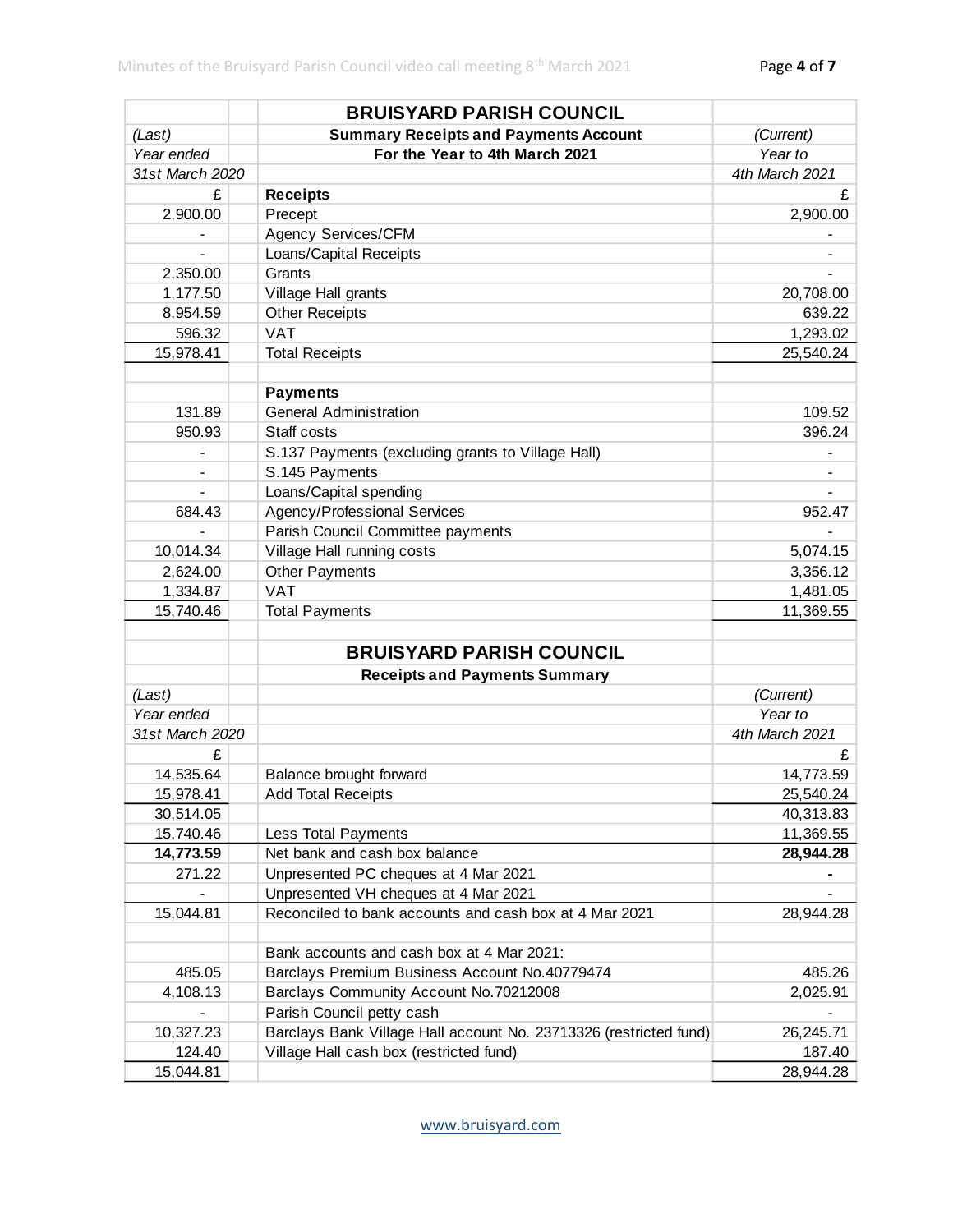# **Bank reconciliation at 4 March 2021**

| Balance per bank statements as at 4 March 2021                                            |                                      |  |          |                |           |           |  |
|-------------------------------------------------------------------------------------------|--------------------------------------|--|----------|----------------|-----------|-----------|--|
|                                                                                           |                                      |  |          |                |           |           |  |
| <b>Account</b>                                                                            |                                      |  |          | <b>Acct No</b> | £         | £         |  |
|                                                                                           | <b>Barclays PC Community Account</b> |  |          | 70212008       | 2,025.91  |           |  |
| Barclays PC Business Premium Account                                                      |                                      |  | 40779474 | 485.26         |           |           |  |
| <b>Barclays VH Current Account</b>                                                        |                                      |  | 23713326 | 26,245.71      |           |           |  |
|                                                                                           | Parish Council petty cash            |  |          |                |           |           |  |
| Village Hall cash box                                                                     |                                      |  |          | 187.40         |           |           |  |
|                                                                                           |                                      |  |          |                |           | 28,944.28 |  |
|                                                                                           |                                      |  |          |                |           |           |  |
| Less any un-presented cheques at 4 March 2021                                             |                                      |  |          |                |           |           |  |
|                                                                                           | <b>Total Parish Council cheques</b>  |  |          |                |           |           |  |
| Total Village Hall cheques                                                                |                                      |  |          |                |           |           |  |
|                                                                                           |                                      |  |          |                |           |           |  |
|                                                                                           |                                      |  |          |                |           |           |  |
|                                                                                           |                                      |  |          |                |           |           |  |
| Net bank and cash box balances as at 4 March 2021                                         |                                      |  |          |                | 28,944.28 |           |  |
|                                                                                           |                                      |  |          |                |           |           |  |
| The net balances reconcile to the Receipts and Payments account for the year, as follows: |                                      |  |          |                |           |           |  |
|                                                                                           |                                      |  |          |                |           |           |  |
| Total funds at start of year                                                              |                                      |  |          | 14,773.59      |           |           |  |
| Add: Receipts in the year                                                                 |                                      |  |          | 25,540.24      |           |           |  |
| Less: Payments in the year                                                                |                                      |  |          | 11,369.55      |           |           |  |
|                                                                                           |                                      |  |          |                |           | 28,944.28 |  |

# **Parish Council (excluding Village Hall) receipts and payments 14 Jan 2021 to 4 Mar 2021**

# **Receipts**

Payments

# None

| 26/01/2021<br>22/02/2021    | Kindlewood<br>Anne Smith/ Maureen Philpot | Other payments<br>Staff costs | Cheque<br>Cheque | 100599<br>100598 | £558.00<br>£132.08 |
|-----------------------------|-------------------------------------------|-------------------------------|------------------|------------------|--------------------|
|                             |                                           |                               |                  |                  |                    |
| <b>Expected liabilities</b> |                                           |                               |                  |                  |                    |
| 31/03/2021                  | MS Office 365                             | General Admin                 |                  | Debit card       | £54.72             |
| 31/03/2021                  | <b>SALC Payroll service</b>               | <b>Agency Srvcs</b>           |                  | £22.80           |                    |
| 31/03/2021                  | Hedge Cutting - 50%                       | Other payments                | £95.00           |                  |                    |
| 31/03/2021                  | Transfer to VH for grass cutting          | Other payments                |                  |                  | £48.00             |
| 31/03/2021                  | Dog Litter Bin                            | Other payments                |                  |                  | £195.00            |
| 31/03/2021                  | <b>Clerk Salary</b>                       | Staff costs                   | £132.08          |                  |                    |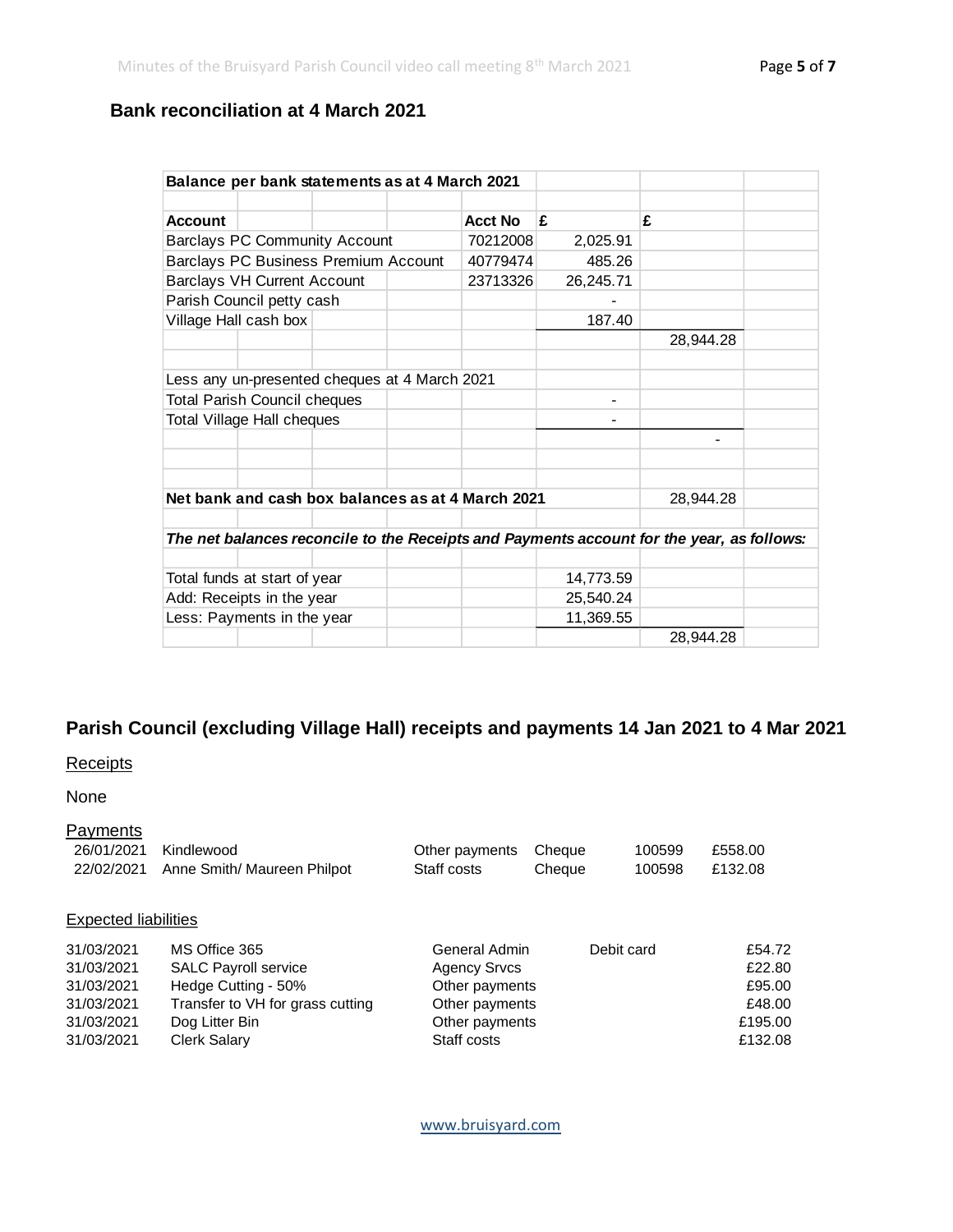#### **Bruisyard Parish Council Precept - Budget vs Expenditure 2020-21 (1 Apr 2020 to 4 Mar 2021)**



#### Actual spend to date vs annual budget by category

#### Cumulative actual spend to date vs budget